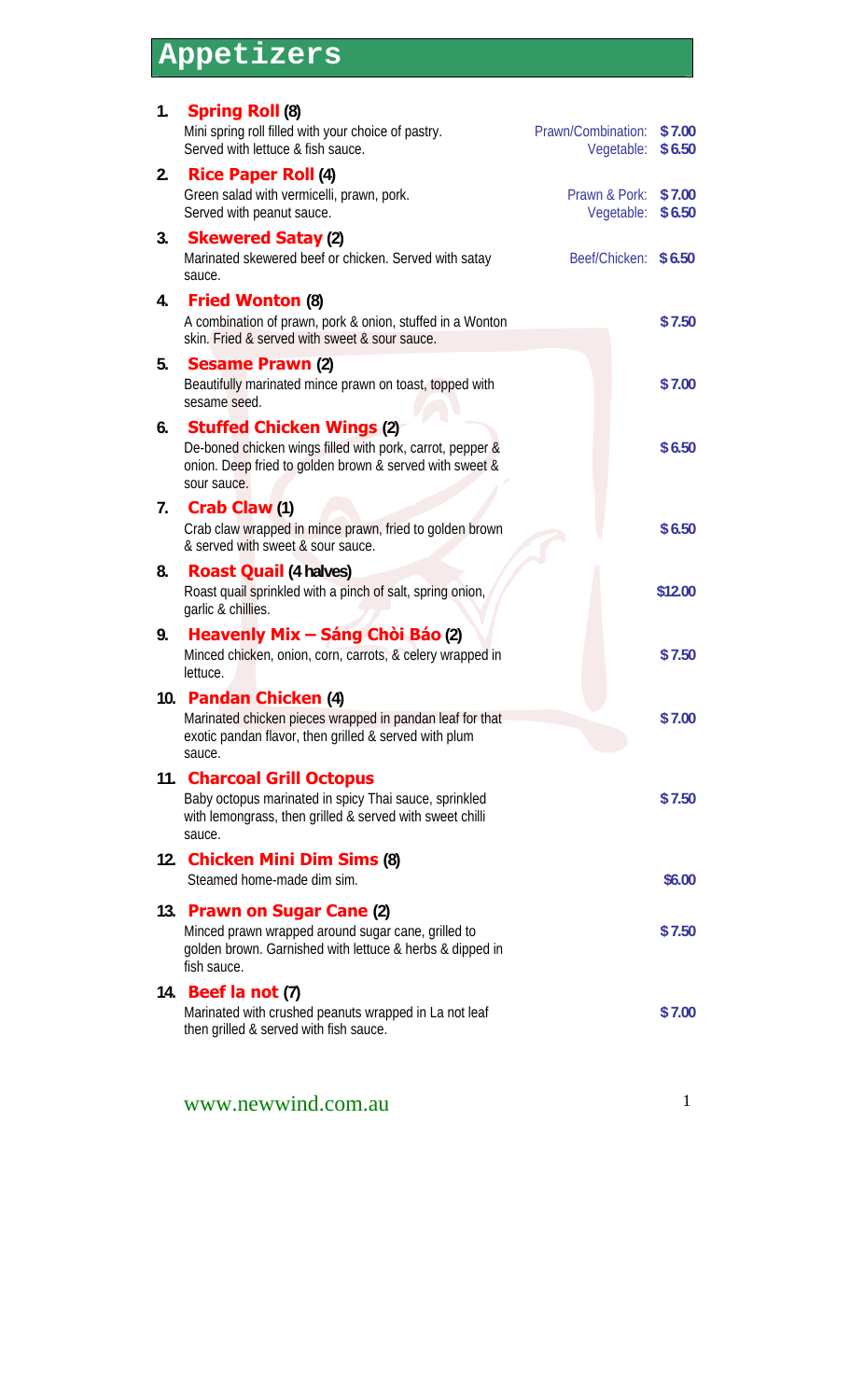# **Soups**

| 15. Chicken & Corn Soup          |                                        | \$4.00                     |
|----------------------------------|----------------------------------------|----------------------------|
| 16. Bean Curd Soup               |                                        | \$4.00                     |
| 17. Chicken & Asparagus Soup     |                                        | \$4.00                     |
| 18. Wonton Soup                  |                                        | \$4.00                     |
| 19. Vegetable Soup               |                                        | \$4.00                     |
| 20. Chicken & Mushroom Soup      |                                        | \$4.00                     |
| 21. Seafood Soup                 |                                        | \$4.50                     |
| 22. Crab Asparagus Soup          |                                        | \$4.50                     |
| 23. Combination Soup             |                                        | \$4.50                     |
| 24. Vietnamese Sweet & Sour Soup | Chicken:<br>Fish:<br>Prawn:            | \$4.50<br>\$5.00<br>\$5.50 |
| 25. Tom Yum Spicy Soup           | Veggie/Beef/Chicken:<br>Seafood/Prawn: | \$4.50<br>\$5.00           |
| 26. Tom Ka Gai Coconut Soup      | Veggie/Beef/Chicken:<br>Seafood/Prawn: | \$5.00<br>\$5.50           |

## **Salads**

| 27. Thai Salad<br>An original Thai salad with red cabbage mixed in a spicy<br>dressing.                                                                           | Beef: \$10.00<br>Squid: \$11.00<br>Prawn: \$12.00                                  |
|-------------------------------------------------------------------------------------------------------------------------------------------------------------------|------------------------------------------------------------------------------------|
| 28. Vietnamese Coleslaw                                                                                                                                           | Veggie:<br>\$9.00<br>Chicken: \$11.00<br>Prawn & Pork: \$12.00<br>Seafood: \$14.00 |
| 29. <b>Rare Beef</b><br>A mouth-watering tangy flavor with beef marinated in<br>lemon juice & garnished with mints, cucumber & peanuts.<br>A must for meat lovers | \$11.00                                                                            |
| 30. Larb Gai<br>A traditional Thai salad of mince chicken, seasoning &<br>mixed with onion, spring onion & chilli.                                                | \$8.50                                                                             |
|                                                                                                                                                                   |                                                                                    |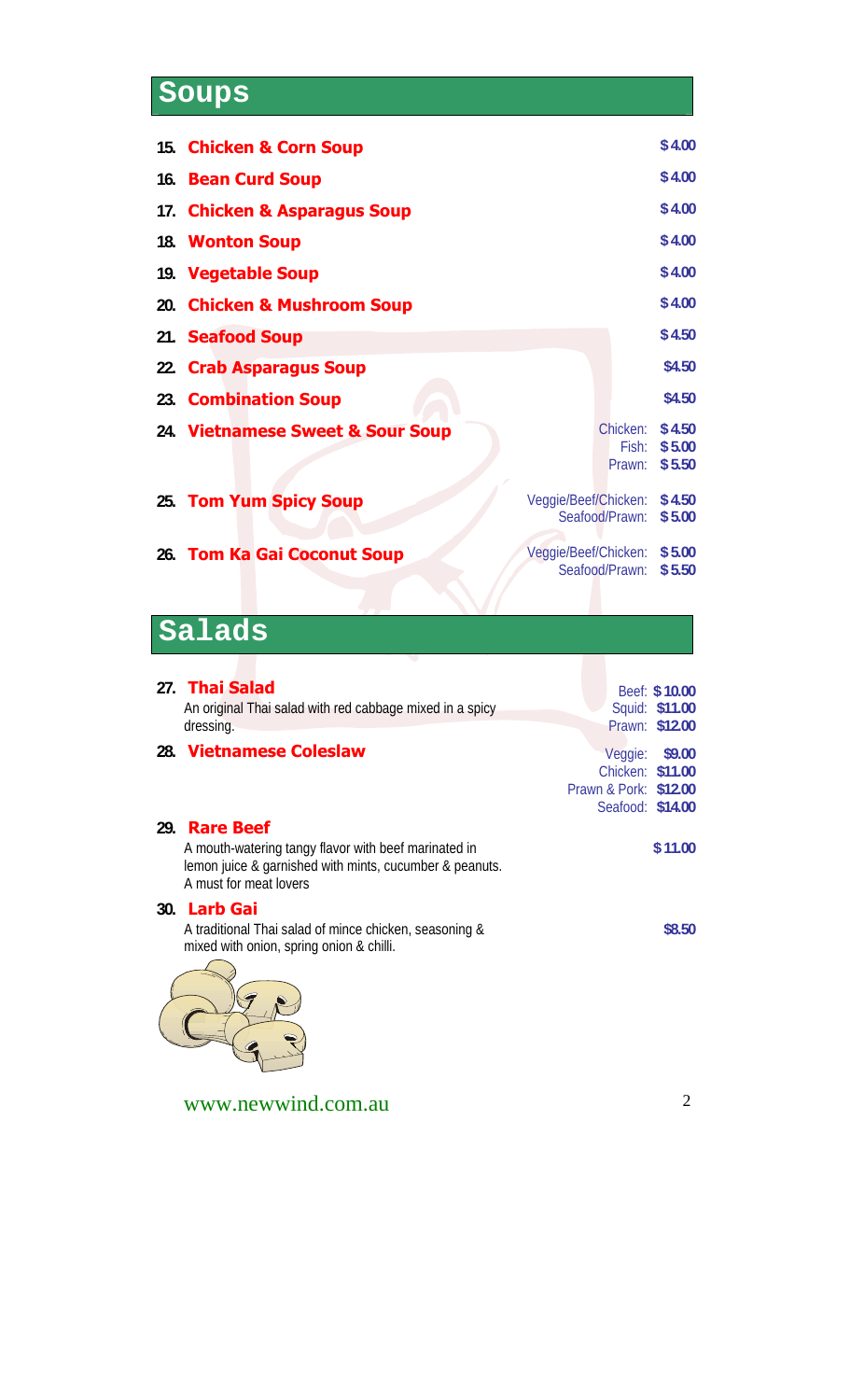### **Main Courses**

#### **31. Sizzling Mongolian** Beef/Chicken/Pork: \$12.00 Stir fried with vegetables in a marvelous Mongolian sauce In Sizzgling plate. Combination: **\$ 14.00** Squid/Sliced Fish: **\$ 14.00** Prawn/Scallop/Seafood: **\$ 17.00** Kangaroo: **\$ 14.00** Crocodile: **\$ 18.00 32. Sizzling Garlic dishes** Beef/Chicken/Pork: \$12.00 Fabulous sizzling stir fries with vegetables and garlic Squid/Sliced Fish: **\$ 14.00** Prawn/Scallop/Seafood: **\$ 17.00** Kangaroo: **\$ 14.00** Crocodile: **\$ 18.00 \$ 14.00 33. Cashew Nuts dishes** Beef/Chicken/Pork: \$13.00 Dishes stir fried with seasonal vegetable & cashew nuts. Squid/Sliced Fish: **\$ 14.00** Prawn/Scallop/Seafood: **\$ 17.00** Kangaroo: **\$ 14.00** Crocodile: **\$ 18.00 \$ 14.00 34. Hot Pepper dishes** Beef/Chicken/Pork: \$12.00 Stir fried with black pepper sauce in sizzling plate. Squid/Sliced Fish: **\$ 14.00** Prawn/Scallop/Seafood: **\$ 17.00** Kangaroo: **\$ 14.00** Crocodile: **\$ 18.00 \$ 14.00 35. Lemongrass dishes** Beef/Chicken/Pork: \$12.00 Traditional Vietnamese style with beautiful lemongrass flavor & touch of chilli and garlic. In sizzling plate. Combination: **\$ 14.00** Squid/Sliced Fish: **\$ 14.00** Prawn/Scallop/Seafood: **\$ 17.00** Kangaroo: **\$ 14.00** Crocodile: **\$ 18.00 36. Chilli dishes** Beef/Chicken/Pork: \$12.00 Specially prepared chilli paste stir fried with onion, capsicum & vegetables (spicy dish). Combination: **\$ 13.00** Squid/Sliced Fish: **\$ 14.00** Prawn/Scallop/Seafood: **\$ 17.00** Kangaroo: **\$ 14.00** Crocodile: **\$ 18.00 37. Satay dishes** Beef/Chicken/Pork: \$12.00

New Wind's yummy satay sauce. Stir fried with vegetables.

### **38. Curry dishes** Beef/Chicken/Pork: \$12.00

Specially blended Thai curry paste with snow peas, carrot, bamboo sliced , onion & coconut milk. Your choice of **Red** or **Green** (spicy dish).

### Combination: **\$ 14.00** Squid/Sliced Fish: **\$ 14.00** Prawn/Scallop/Seafood: **\$ 17.00** Kangaroo: **\$ 14.00** Crocodile: **\$ 18.00**

Combination: **\$ 14.00** Squid/Sliced Fish: **\$ 14.00** Prawn/Scallop/Seafood: **\$ 17.00** Kangaroo: **\$ 14.00** Crocodile: **\$ 18.00**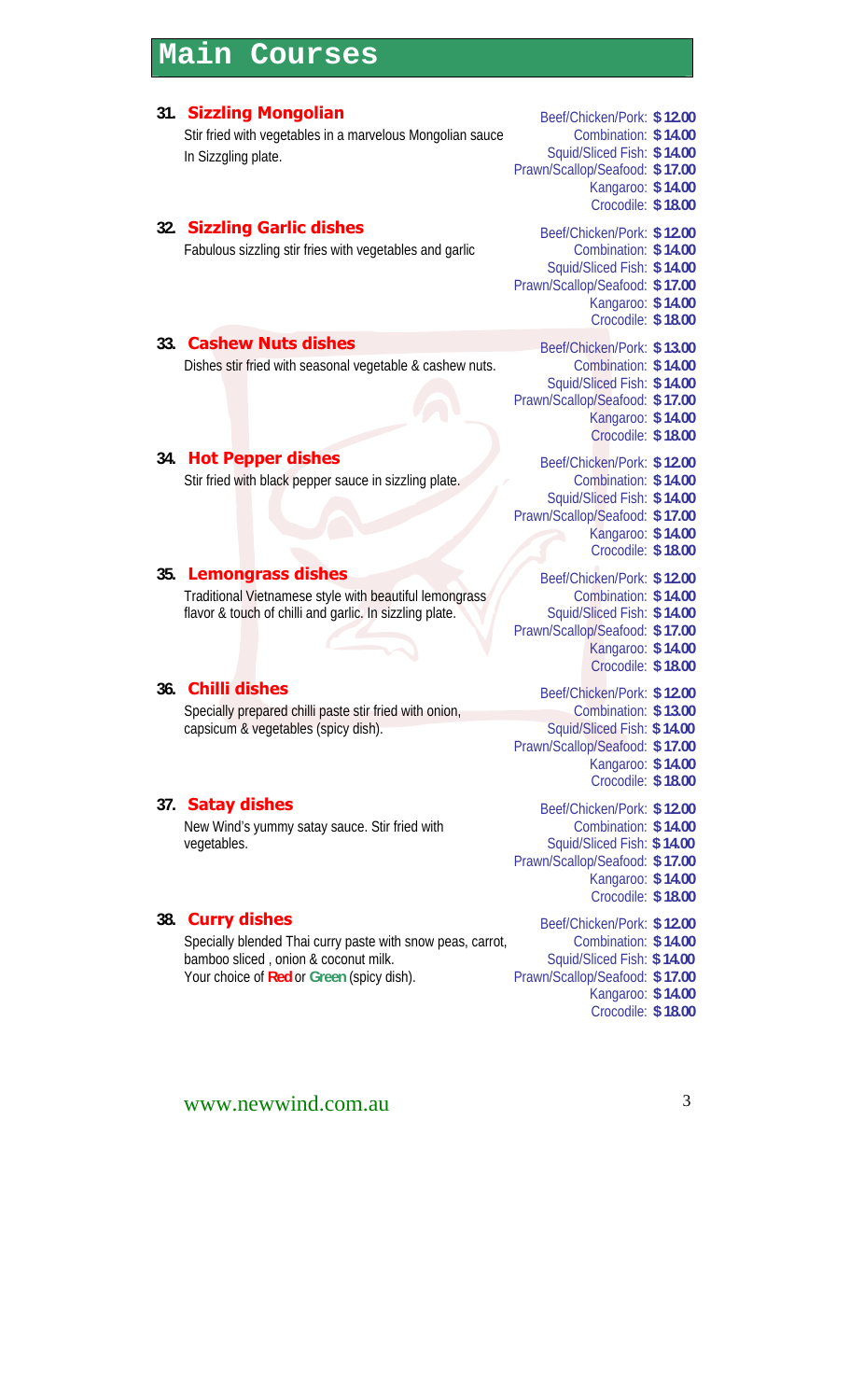### **Main Courses (continued)**

#### www.newwind.com.au 4 **39. Black Bean dishes** Beef/Chicken/Pork: \$12.00 Tasty black bean sauce stir fried with mixed vegetables Squid/Sliced Fish: **\$ 14.00** Prawn/Scallop/Seafood: **\$ 17.00** Kangaroo: **\$ 14.00** Crocodile: **\$ 18.00 \$ 14.00 40. XO Sauce dishes** Beef/Chicken/Pork: \$12.00 A spicy dish beautifully blended with shrimp paste, dry fish, chilli & ginger. Combination: **\$ 14.00** Squid/Sliced Fish: **\$ 14.00** Prawn/Scallop/Seafood: **\$ 17.00** Kangaroo: **\$ 14.00** Crocodile: **\$ 18.00 41. Hot Pot** Seafood: \$ 17.00 Sir fried seafood or pork in clay pot & vegetables & tofu. Pork: \$14.00 **42. Combination Stir Fry** Combination: \$14.00 Sir fried combination of chicken, beef, pork or seafood & seasonal vegetables. Seafood: **\$ 17.00** Kangaroo: **\$ 14.00** Crocodile: **\$ 18.00 43. Sweet & Sour dishes** Beef/Chicken/Pork: \$12.00 Thinly battered, deep fried to golden brown with pineapple, capsicum & onion in a sweet & sour sauce. Squid/Sliced Fish: **\$ 14.00** Prawn: **\$ 17.00 44. Lemon Duck \$ 14.00** Thinly battered tender duck deep fried to golden brown in lemon sauce. **45. Lemon Chicken \$ 12.00** Thinly battered tender chicken deep fried to golden brown in lemon sauce. **46. Crispy Chicken & Plum Sauce <b>\$ 12.00** \$ 12.00 Crispy chicken pieces served with plum sauce. **47. Stir Fried Plum Sauce** Beef/Chicken/Pork: \$ 12.00 Stir fried chicken, beef, pork or seafood with vegetables in plum sauce. Combination: **\$ 14.00** Squid/Sliced Fish: **\$ 14.00** Prawn/Scallop/Seafood: **\$ 17.00** Kangaroo: **\$ 14.00** Crocodile: **\$ 18.00 48. Honey Chicken or Prawn** Chicken: \$12.00 Tender chicken pieces stir fried in honey sauce. Prawn: \$ 17.00 **49. Diced Beef Steak \$13.00** A Vietnamese-French style dish. Specially marinated diced beef, medium cooked, tossed onto a bed of lettuce with salt, pepper & a dash of lemon. **50. Stir Fried Basil** Beef/Chicken/Pork: \$12.00 Fresh basil stir fried with your choice of chicken, beef, pork, kangaroo, prawn or seafood & vegetables. Combination: **\$ 14.00** Squid/Sliced Fish: **\$ 14.00** Prawn/Scallop/Seafood: **\$ 17.00** Kangaroo: **\$ 14.00** Crocodile: **\$ 18.00**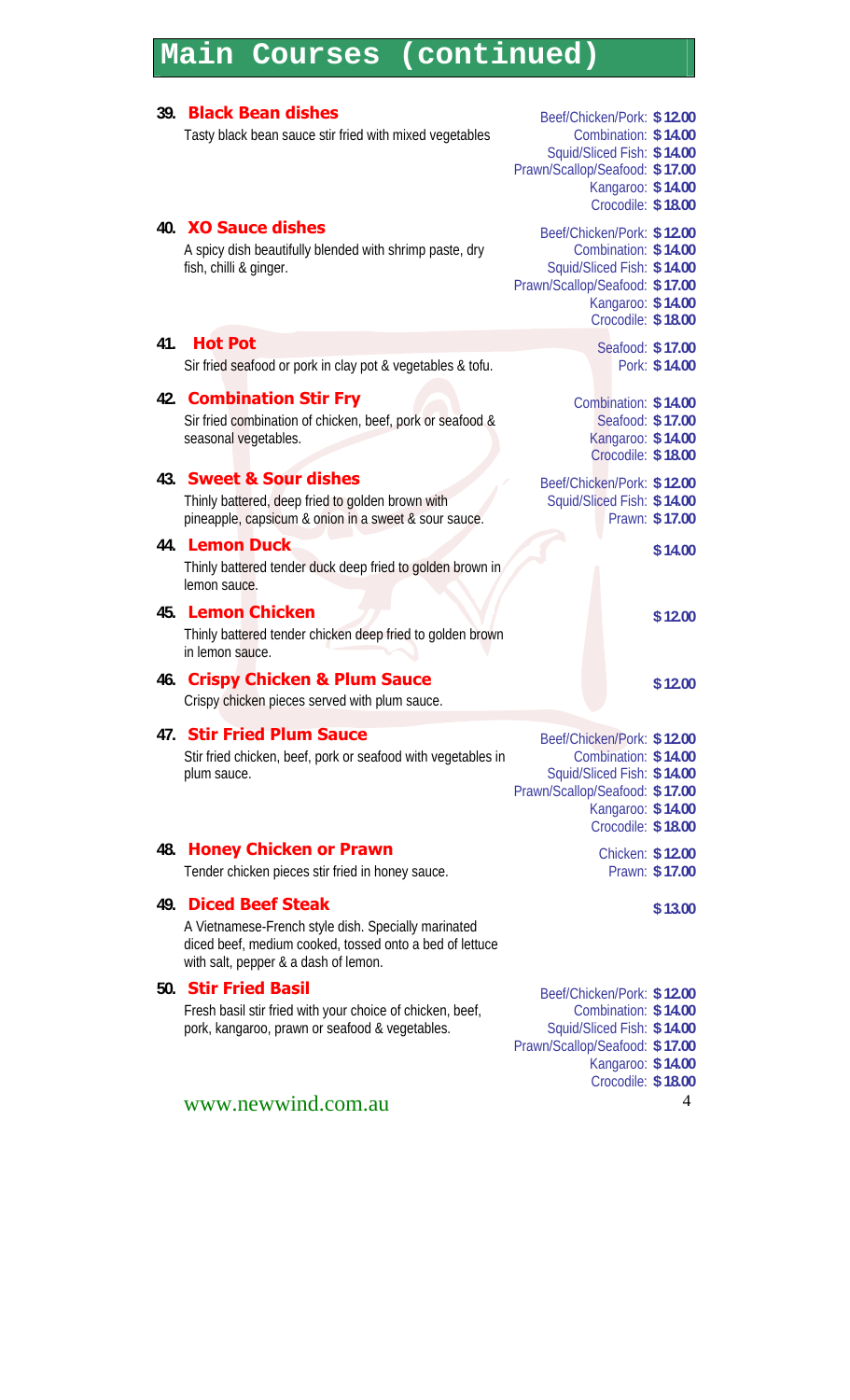# **Main Courses (continued)**

|     | 51. Charcoal Grill Special<br>Charcoal grilled beef, chicken, pork served with fish sauce                                                                                             | Beef/Chicken/Pork: \$13.00<br>Combination: \$14.00                        |
|-----|---------------------------------------------------------------------------------------------------------------------------------------------------------------------------------------|---------------------------------------------------------------------------|
|     |                                                                                                                                                                                       |                                                                           |
|     | 52. Charcoal Grilled Fish with Ginger Sauce<br>Charcoal grilled barramundi fillet sautéed in a tangy ginger<br>sauce with capsicum, fresh mushroom, baby corn & onion.                | \$14.00                                                                   |
| 53. | <b>Charcoal Grilled Fish with Sweet Chilli Sauce</b><br>Barramundi fillet charcoal grilled to golden brown &<br>sautéed in a mild sweet chilli sauce, snow peas, capsicum<br>& onion. | \$14.00                                                                   |
|     | 54. Stir Fried Ginger                                                                                                                                                                 | Beef/Chicken/Pork: \$12.00                                                |
|     | Seasonal vegetables stir fried with fresh, thinly sliced                                                                                                                              | Combination: \$14.00                                                      |
|     | ginger for that tangy ginger flavor.                                                                                                                                                  | Squid/Sliced Fish: \$14.00                                                |
|     | New<br>Wind                                                                                                                                                                           | Prawn/Scallop/Seafood: \$17.00<br>Kangaroo: \$14.00<br>Crocodile: \$18.00 |
|     | Vegetarian                                                                                                                                                                            |                                                                           |

| 55. Fried Bean Curd & Vegetables in Oyster Sauce<br>56. Fried Bean Curd & Vegetables in Sweet & | \$10.00 |
|-------------------------------------------------------------------------------------------------|---------|
| <b>Sour Sauce</b>                                                                               | \$10.00 |
| 57. Veggie Lemongrass                                                                           | \$10.00 |
| 58. Veggie Chilli                                                                               | \$10.00 |
| 59. Cashew Vegetables                                                                           | \$10.00 |
| 60. Steamed Vegetables                                                                          | \$8.50  |
| 61. Veggie Black Bean                                                                           | \$10.00 |
| 62. Veggie Satay                                                                                | \$10.00 |
| 63. Veggie Curry                                                                                | \$10.00 |
| 64. Chinese Broccoli in garlic or oyster sauce                                                  | \$10.00 |
| 65. Veggie Basil                                                                                | \$10.00 |
|                                                                                                 |         |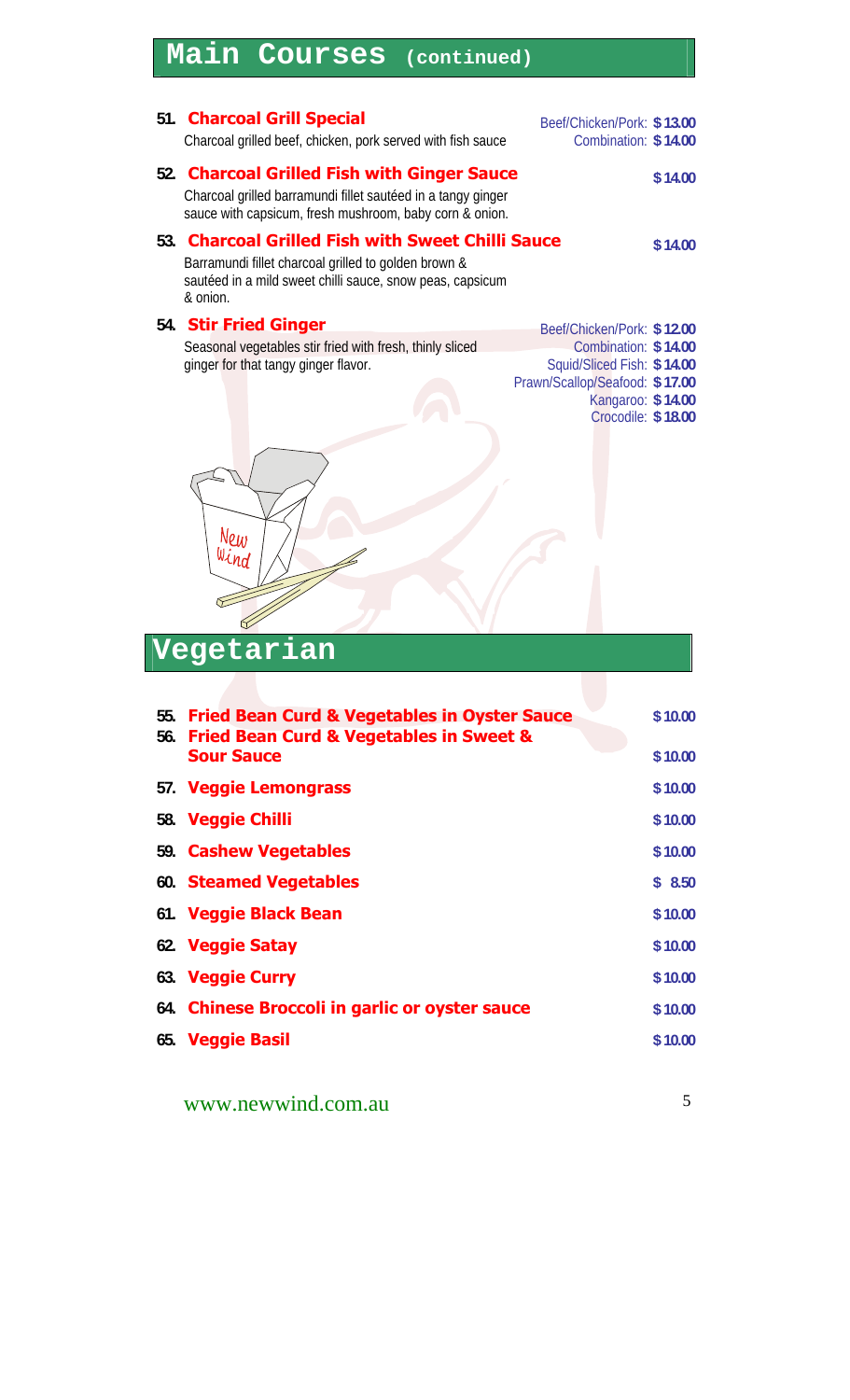# **Vermicelli Cake**

I

Steamed rice vermicelli cakes topped with shallot, crushed peanuts and served with special mints, lettuce and fish sauce.

| 66. | <b>Prawn on Sugar Cane</b>                                                                                                                                      | \$12.00                                        |
|-----|-----------------------------------------------------------------------------------------------------------------------------------------------------------------|------------------------------------------------|
| 67. | <b>Beef in Special Mint Leaves</b>                                                                                                                              | \$12.00                                        |
| 68. | <b>House Grilled Beef</b>                                                                                                                                       | \$12.00                                        |
| 69. | <b>House Grilled Pork</b>                                                                                                                                       | \$12.00                                        |
|     | 70. Vietnamese Pancake<br>A traditional dish from the southern region. A pancake wrapped<br>around prawn, pork and bean shoots, served with mints & fish sauce. | \$12.00                                        |
|     | Vermicelli Salad                                                                                                                                                |                                                |
|     | Cold rice vermicelli & fresh green salad topped with grilled meat or<br>spring rolls dressing with sprinkled peanut, served with fish sauce.                    |                                                |
|     | 71. Vermicelli & Spring Rolls                                                                                                                                   | \$9.00                                         |
|     | 72. Vermicelli & Grilled Beef                                                                                                                                   | \$9.00                                         |
|     | 73. Vermicelli & Grilled Pork                                                                                                                                   | \$9.00                                         |
|     | 74. Vermicelli & Grilled Chicken                                                                                                                                | \$9.00                                         |
|     | 75. Vermicelli & Stir Fried beef                                                                                                                                | \$9.00                                         |
|     |                                                                                                                                                                 |                                                |
|     |                                                                                                                                                                 |                                                |
|     | Rice Dishes                                                                                                                                                     |                                                |
|     | 76. Broken Rice                                                                                                                                                 | \$8.50                                         |
|     | With grilled pork chop and fried egg.                                                                                                                           |                                                |
|     | 77. Tomato Rice with Crispy Chicken                                                                                                                             | \$8.50                                         |
|     | 78. Tomato Rice with Diced Beef                                                                                                                                 | \$8.50                                         |
|     | 79. Nasi Goreng<br>Malay style rice with shrimp, green peas & egg or king<br>prawn, fish cake, calamari.                                                        | <b>BBQ Pork:</b><br>\$9.00<br>Seafood: \$10.00 |
|     | 80. Thai Fried Rice<br>Thai style rice with shrimp, green peas, egg, chicken,<br>Capsicum & spring onion.                                                       | \$9.00                                         |
| 81. | <b>Special Fried Rice</b>                                                                                                                                       | \$9.00                                         |
|     | 82. Vegetarian Fried Rice                                                                                                                                       | \$8.00                                         |
| 83. | <b>Coconut Rice</b> (per person)                                                                                                                                | \$2.50                                         |
|     | <b>Steamed Rice</b> (per person)                                                                                                                                | \$2.00                                         |
| 84. | <b>Roti Bread (each)</b>                                                                                                                                        | \$3.50                                         |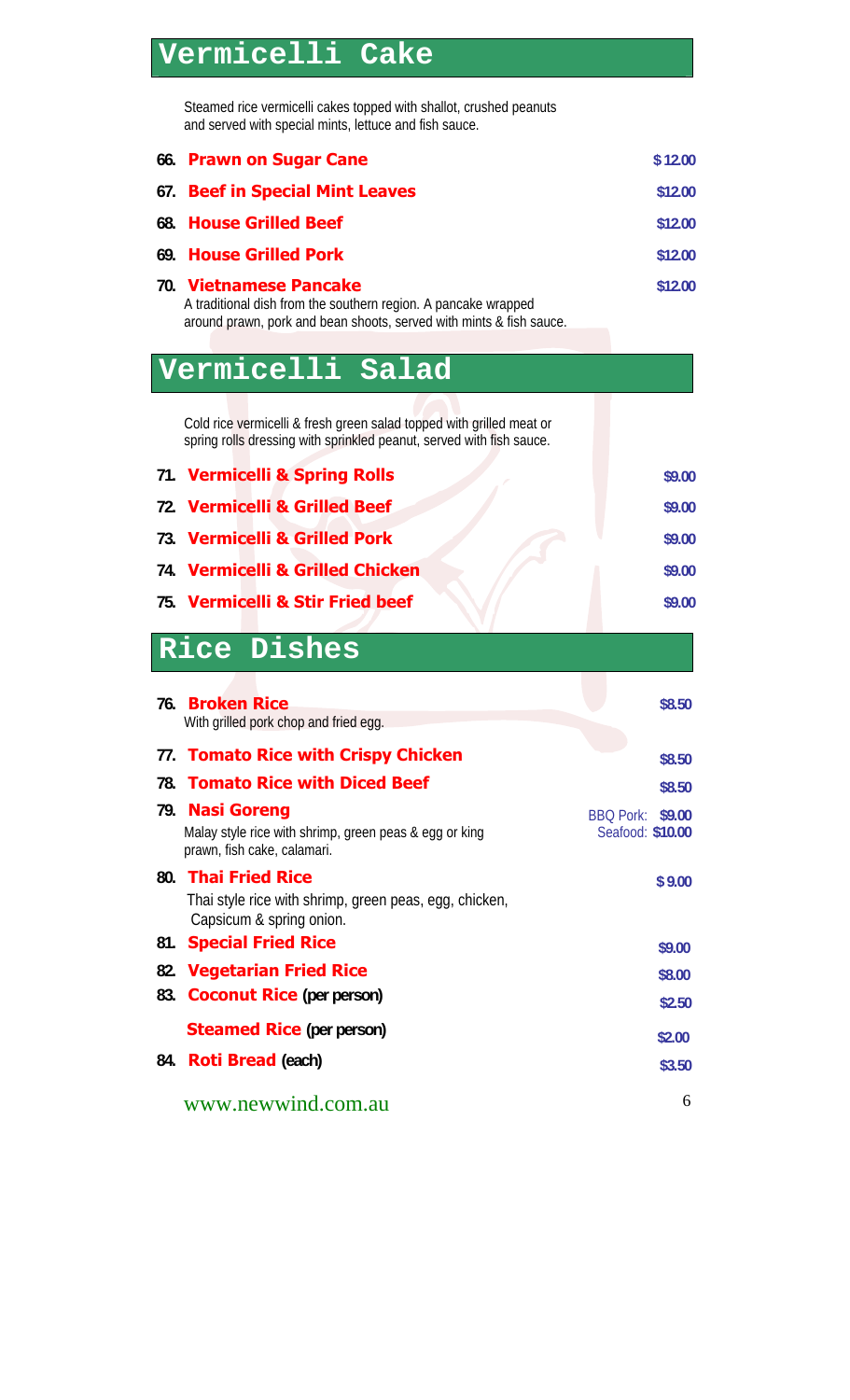# **Wok Tossed Noodles**

| 85. | <b>Fried Kuai Teow</b><br>Gently stir fried thick rice noodles with egg, prawn, roast<br>pork, squid, fish cake, bean shoots & carrot.                                      | Veggie:                                                   | \$11.00<br>\$9.00                       |
|-----|-----------------------------------------------------------------------------------------------------------------------------------------------------------------------------|-----------------------------------------------------------|-----------------------------------------|
|     | 86. Stir Fried Rice Noodles<br>Flat rice noodles lightly fried with seasonal vegetables.                                                                                    | Beef/Chicken/Pork:<br>Combination:<br>Seafood:<br>Veggie: | \$10.00<br>\$12.00<br>\$14.00<br>\$9.00 |
| 87. | <b>Singapore Noodles</b><br>Rice vermicelli stir fried with barbecue pork, eggs,<br>shrimps, bean shoots, capsicum, celery, carrot & onion.<br>Garnished with sesame seeds. | Regular:<br>Veggie:                                       | \$10.00<br>\$9.00                       |
|     | 88. Stir Fried Soft or Crispy Egg Noodles<br>Egg noodles stir fried with seasonal vegetables.                                                                               | Beef/Chicken/Pork:<br>Combination:<br>Seafood:<br>Veggie: | \$10.00<br>\$12.00<br>\$14.00<br>\$9.00 |
| 89. | <b>Phud Thai</b><br>Stir fried rice noodle with chicken, shrimps, egg,<br>capsicum, in tomato sauce & sprinkled ground peanut.                                              | Shrimp & Chicken:<br>Veggie:                              | \$11.00<br>\$9.00                       |
| 90. | <b>Hokkein Mee</b><br>Stir fried hokkein noodle with prawn, squid, fish cake &<br>egg.                                                                                      |                                                           | \$12.00                                 |
|     | 91. Seafood Mee Goreng<br>Thick egg noodles wok tossed with prawn, squid, fish<br>cake, tofu, carrot, onion, capsicum, bean shoots.                                         |                                                           | \$12.00                                 |
|     | 92. Red or Green Thai Curry Noodles<br>Thin rice noodles cooked in rich coconut milk & seasonal<br>vegetables.                                                              | Beef/Chicken/Pork:<br>Combination:<br>Seafood:<br>Veggie: | \$10.00<br>\$12.00<br>\$14.00<br>\$9.00 |
| 93. | <b>Satay Noodles</b><br>Thin egg noodles, satay sauce & seasonal vegetables.                                                                                                | Beef/Chicken/Pork:<br>Combination:<br>Seafood:<br>Veggie: | \$10.00<br>\$12.00<br>\$14.00<br>\$9.00 |
| 94. | <b>Black Bean Noodles</b><br>Stir fried with black bean, egg noodles, satay sauce &<br>seasonal vegetables.                                                                 | Beef/Chicken/Pork:<br>Combination:<br>Seafood:<br>Veggie: | \$10.00<br>\$12.00<br>\$14.00<br>\$9.00 |
| 95. | <b>Sweet &amp; Sour Noodles</b><br>Soft, thick egg noodles gently simmered in a sweet & sour<br>sauce & vegetables.                                                         | Beef/Chicken/Pork:<br>Combination:<br>Seafood:<br>Veggie: | \$10.00<br>\$12.00<br>\$14.00<br>\$9.00 |
| 96. | <b>Lemongrass Noodles</b><br>Thin rice noodles of your choice cooked in Thai style,<br>mixed vegetables & a squeeze of lemon.                                               | Beef/Chicken/Pork:<br>Combination:<br>Seafood:<br>Veggie: | \$10.00<br>\$12.00<br>\$14.00<br>\$9.00 |
| 97. | <b>Mongolian Noodles</b><br>Thick egg noodles served with delicious Saigon Bistro.                                                                                          | Beef/Chicken/Pork:<br>Combination:                        | \$10.00<br>\$12.00                      |
|     | www.newwind.com.au                                                                                                                                                          |                                                           | 7                                       |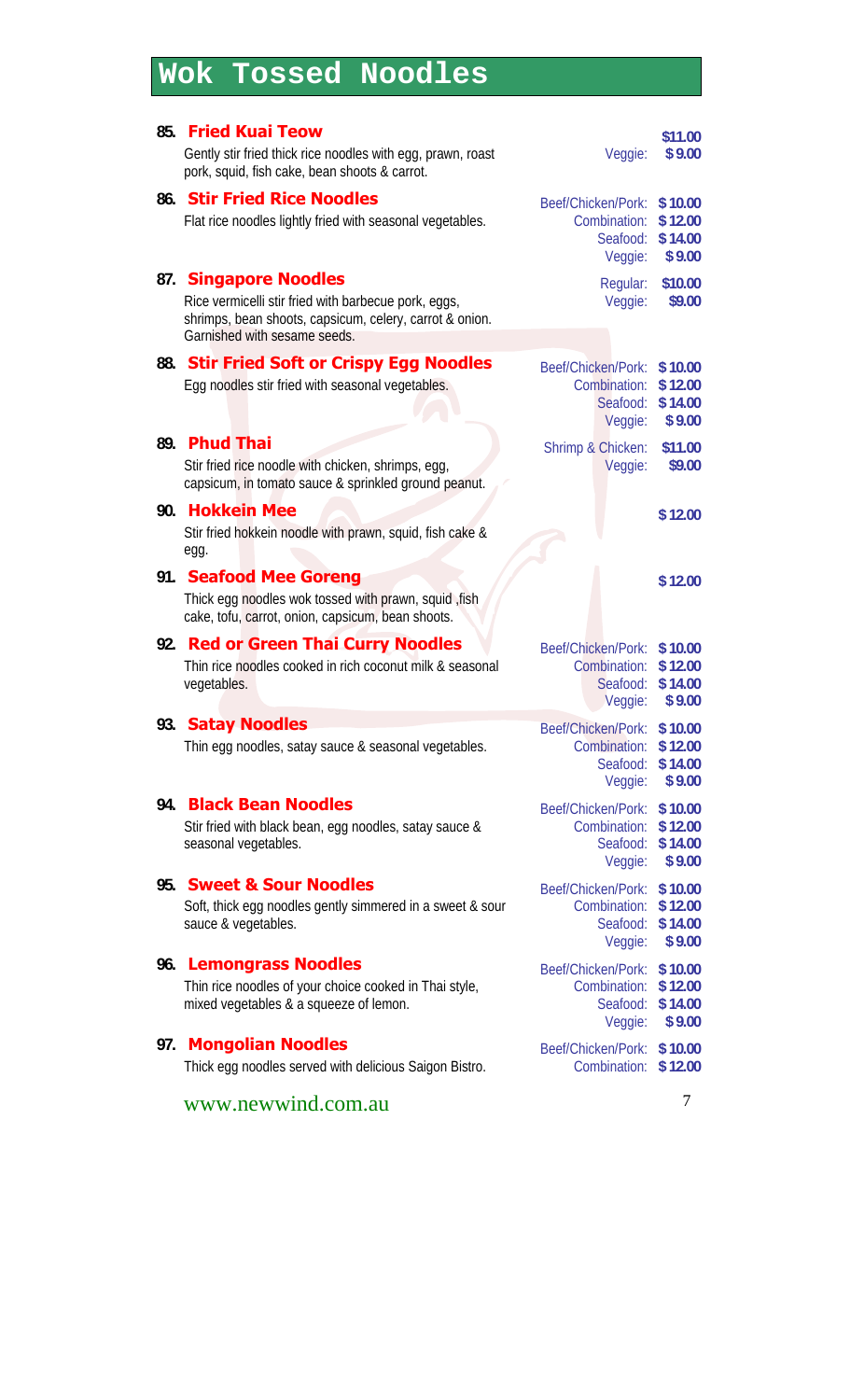# **Noodle Soups**

I

Rice or egg noodles served with your choice of Seafood, Prawn, Chicken, BBQ Pork or Vegetables in thin chicken flavoured soup.

|     | 98. Wonton Noodle soup                                                                                                                                                                                                                   | \$8.50                                   |
|-----|------------------------------------------------------------------------------------------------------------------------------------------------------------------------------------------------------------------------------------------|------------------------------------------|
| 99. | <b>Prawn &amp; Pork Noodle soup</b>                                                                                                                                                                                                      | \$9.00                                   |
|     | 100. Chicken Noodle soup                                                                                                                                                                                                                 | \$8.50                                   |
|     | 101. BBQ Pork Noodle soup                                                                                                                                                                                                                | \$8.50                                   |
|     | 102. Vegetable Noodle soup                                                                                                                                                                                                               | \$8.50                                   |
|     | 103. Seafood Noodle soup                                                                                                                                                                                                                 | \$9.50                                   |
|     | Beef/Chicken/Pork:<br>104. Tom Yum Noodle soup<br>Seafood: \$10.00                                                                                                                                                                       | \$9.00                                   |
| *   | Beef/Chicken/Pork:<br>105. Laksa Noodle soup<br>Seafood: \$10.50<br>Phở                                                                                                                                                                  | \$9.50                                   |
|     | Traditional Vietnamese beef noodle soup                                                                                                                                                                                                  | \$8.50                                   |
|     | Chef's Suggestions                                                                                                                                                                                                                       |                                          |
|     | 106. Prawn in Hot Tomato Sauce<br>Thinly batter, served with vegetables & spicy tomato<br>sauce.                                                                                                                                         | \$17.00                                  |
|     | 107. Thai Lemongrass<br>Beef/Chicken/Pork:<br>Thai stir fried lemongrass with mixed veggie, Thai home-<br>Squid/Kangaroo:<br>made sauce & a squeeze of lemon for a tangy flavor<br>Prawn/Scallop/Seafood:<br>(spicy dish).<br>Crocodile: | \$12.00<br>\$14.00<br>\$17.00<br>\$18.00 |
|     | 108. Steam Flounder                                                                                                                                                                                                                      | \$21.00                                  |
|     | Fresh whole flounder steamed & garnished with garlic &<br>topped with spring onion and coriander.                                                                                                                                        |                                          |
|     | 109. Fried Salted Flounder<br>Fresh whole flounder deep fried and garnished with<br>garlic & topped with spring onion & coriander.                                                                                                       | \$21.00                                  |
|     | 110. Fried Flounder with Ginger Fish Sauce<br>Whole deep fried flounder served with delightful ginger &<br>fish sauce.                                                                                                                   | \$21.00                                  |
|     | 111. Whole Fish with Chef's Tomato Sauce<br>Whole fried flounder topper with an aromatic blend of<br>tomato sauce.                                                                                                                       | \$21.00                                  |
|     | 112. Sizzling Duck Stuffed with Prawn<br>Duck stuff with minced prawn & sesame seeds.                                                                                                                                                    | \$19.00                                  |
|     | www.newwind.com.au                                                                                                                                                                                                                       | 8                                        |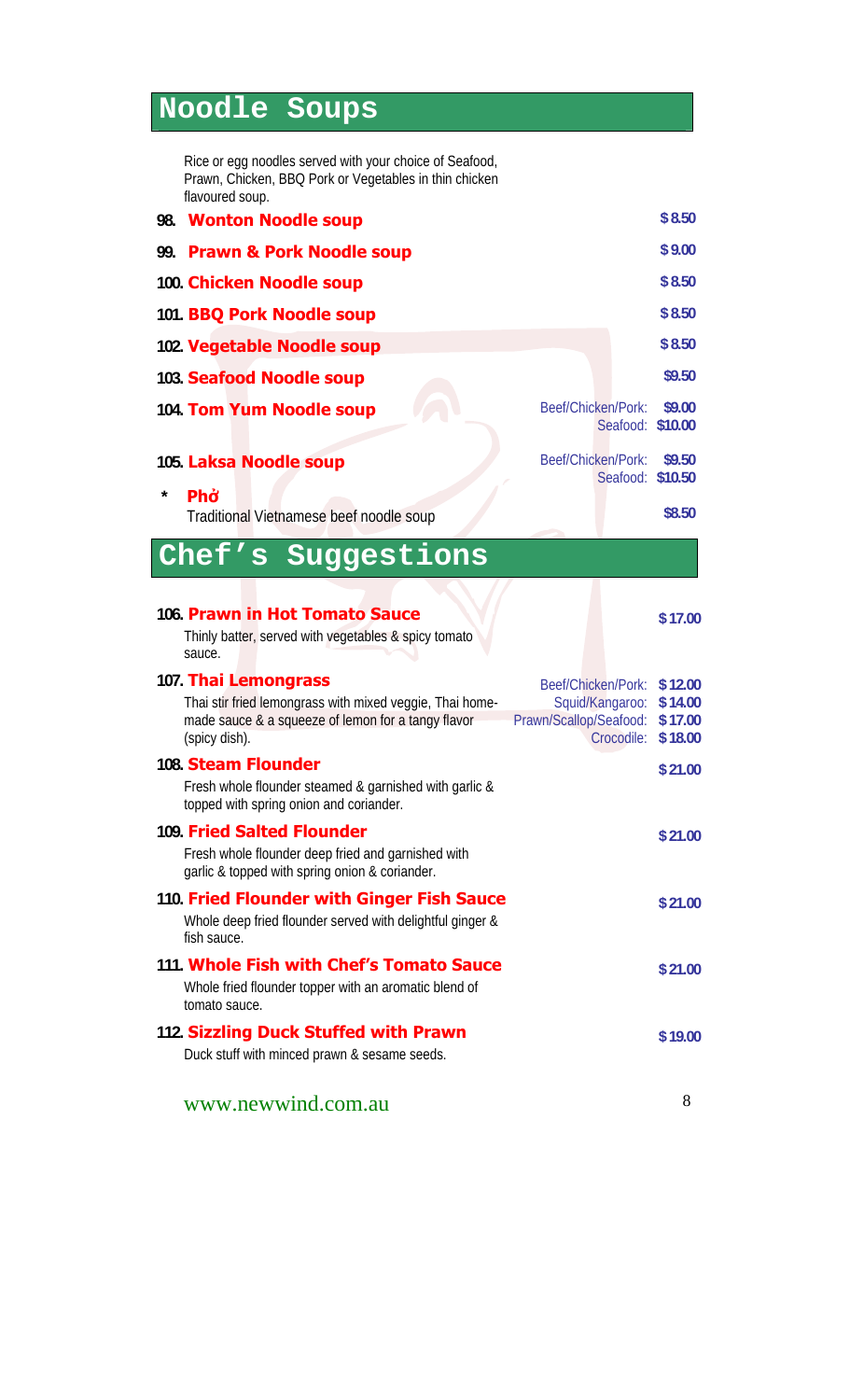# **Chef's Suggestions (continued)**

| 113. Peking Spare Ribs<br>Marinated pork chop with Peking sauce.                                                                 |                  | \$13.00                                           |
|----------------------------------------------------------------------------------------------------------------------------------|------------------|---------------------------------------------------|
| 114. Salt & Pepper Dishes<br>Stir fried with salt, pepper, garlic, onion & chilli.                                               | Chicken: \$12.00 | Pork: \$12.00<br>Squid: \$14.00<br>Prawn: \$17.00 |
| 115. South Vietnamese Clay Pot<br>Fish or pork in clay pot slowly cooked with garlic, salt,<br>pepper, brown sugar & fish sauce. |                  | Pork: \$14.00<br>Fish: \$18.00                    |
| 116. Coconut Prawn in Clay Pot                                                                                                   |                  | \$18.00                                           |
| 117. Mussels with XO Sauce                                                                                                       |                  | \$18.50                                           |
| 118. Crispy Duck with Plum Sauce                                                                                                 |                  | \$14.00                                           |
|                                                                                                                                  |                  |                                                   |
| $\overline{\phantom{a}}$                                                                                                         |                  |                                                   |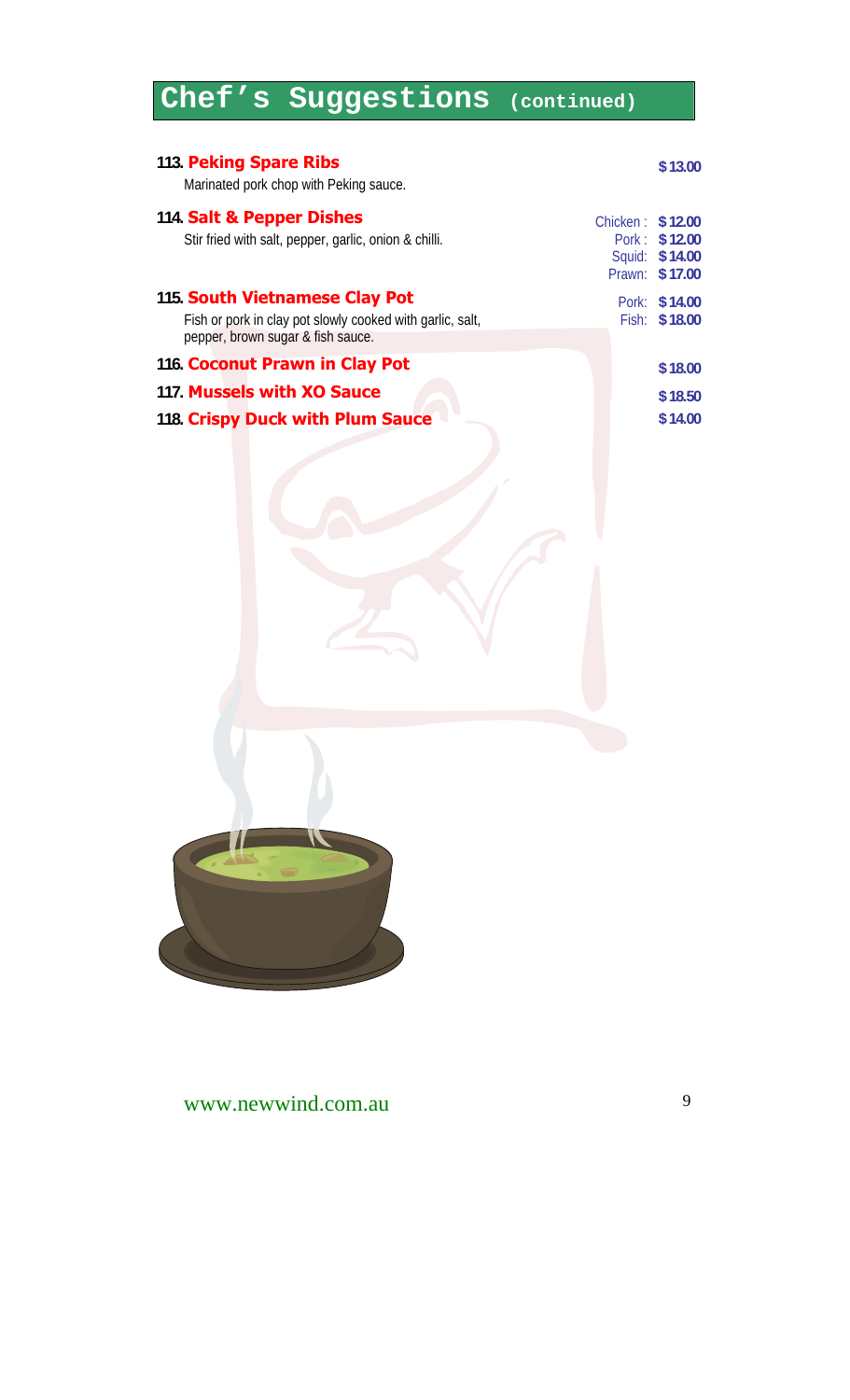#### **A – Set Menu \$ 22.00 per person**

- Spring Rolls
- Skewered Satay Chicken or Beef
- Curry Chicken
- Vegetables with Cashew Nuts
- Steamed Rice
- Choice of Dessert, Tea or Coffee

### **B** – Set Menu  $\sqrt{2}$  \$ 25.00 per person

- Prawn Spring Rolls
- Chicken Corn Soup Vegetable Rice Paper Rolls
- Vegetables with Bean Curd
- Sizzling Mongolian Beef
- Steamed Rice
- Choice of Dessert, Tea or Coffee

#### **C** – Set Menu **1988 1989 1989 1989 1989 1989 1989 1989 1989 1989 1989 1989 1989 1989 1989**

- Beef 'La Lop'
- Prawn Spring Rolls
- Tom Yum Seafood
- **Vegetables with Satay Sauce**
- Lemongrass Seafood
- Salt & pepper Squid
- Special Fried Rice
- Choice of Dessert, Tea or Coffee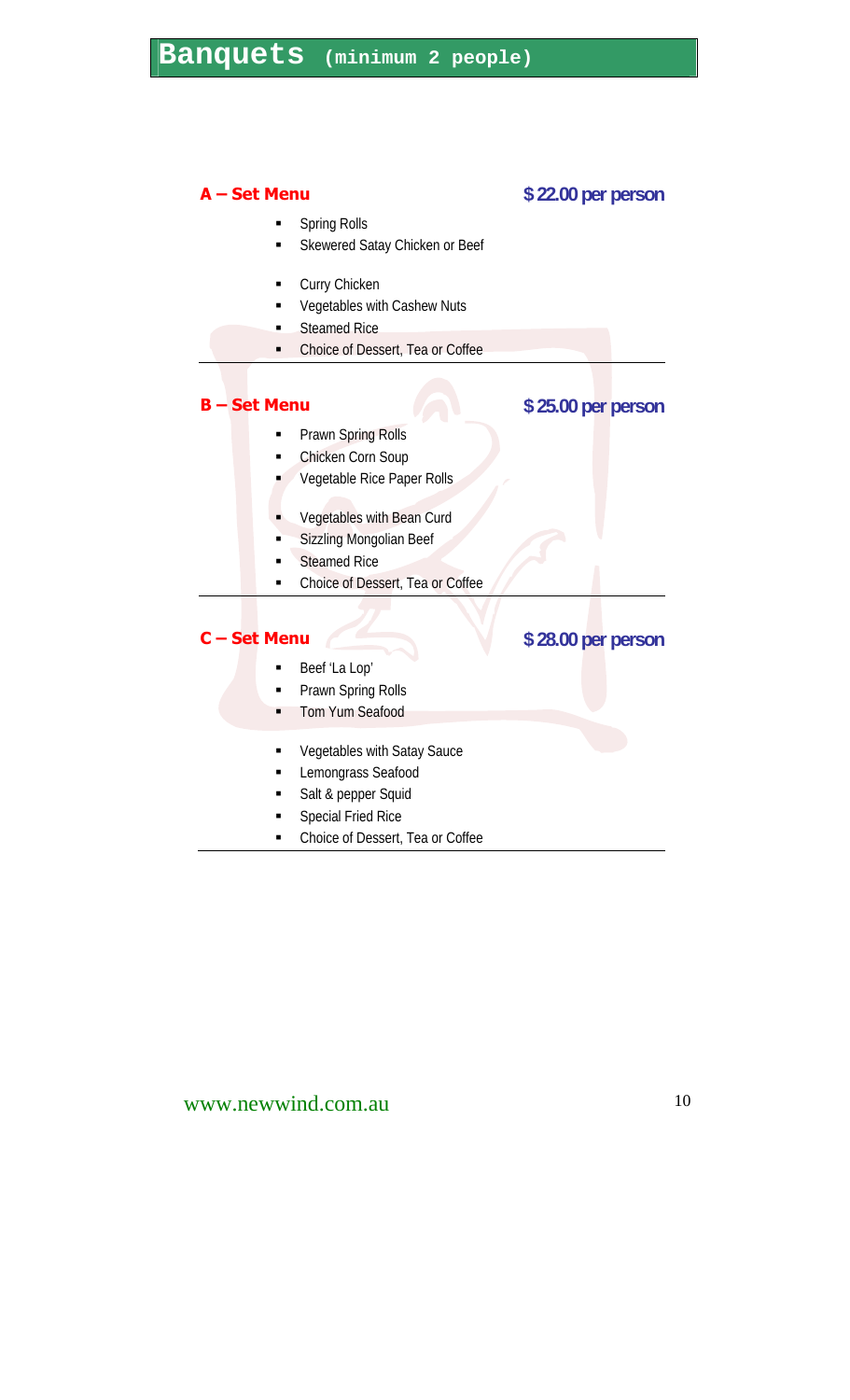| Cocktails                                                                            |        |
|--------------------------------------------------------------------------------------|--------|
| <b>Black Russian</b><br>Vodka, Kahlua, Coke                                          | \$7.90 |
| <b>Bloody Mary</b><br>Vodka, Tomato Juice, Tabasco Worcestershire Sauce              | \$6.90 |
| <b>Brandy Alexander</b><br>Brandy, Crème Decacao, Cream                              | \$7.90 |
| <b>Chocolate Zebra</b><br>Kahlua, Malibu, Frangelico, Ice Cream                      | \$7.90 |
| <b>Daiquiri</b><br>Bacadi, Cointreau, Strawberry or Banana Liqueur                   | \$6.90 |
| <b>Fluffy Duck</b><br>Bacardi, Advocat, Lemonade, Cream                              | \$6.90 |
| <b>Fruit Tingle</b><br>Vodka, Blue Curacao, Lemonade                                 | \$6.90 |
| <b>Gin Sling</b><br>Gin, Cherry Brandy, Lemon Juice, Soda                            | \$7.90 |
| <b>Grasshopper</b><br>Crème de Menthe, Crème de Cacao, Cream                         | \$6.90 |
| <b>Harvey Wallbanger</b><br>Vodka, Galliano, Orange Juice                            | \$7.90 |
| <b>Jelly Bean</b><br>Ouzo, Blue Curacao, Grenadine                                   | \$6.90 |
| <b>Kamikaze</b><br>Vodka, Cointreau, Lemon Juice                                     | \$7.90 |
| <b>Long Island Iced Tea</b><br>Vodka, Tequila, Bacardi, Cointreau, Lemon Juice, Coke | \$7.90 |
| <b>Margarita</b><br>Tequila, Triple-Sec, Lemon Juice                                 | \$6.90 |
| <b>Martini</b><br>Gin or Vodka, Dry Vermouth                                         | \$6.90 |
| <b>Midori Splice</b><br>Midori, Malibu, Pineapple Juice                              | \$6.90 |
| <b>Orgasm</b><br>Baileys, Cointreau                                                  | \$6.90 |
| <b>Tequila Sunrise</b><br>Tequila, Grenadine, Orange Juice                           | \$6.90 |
| www.newwind.com.au                                                                   | 11     |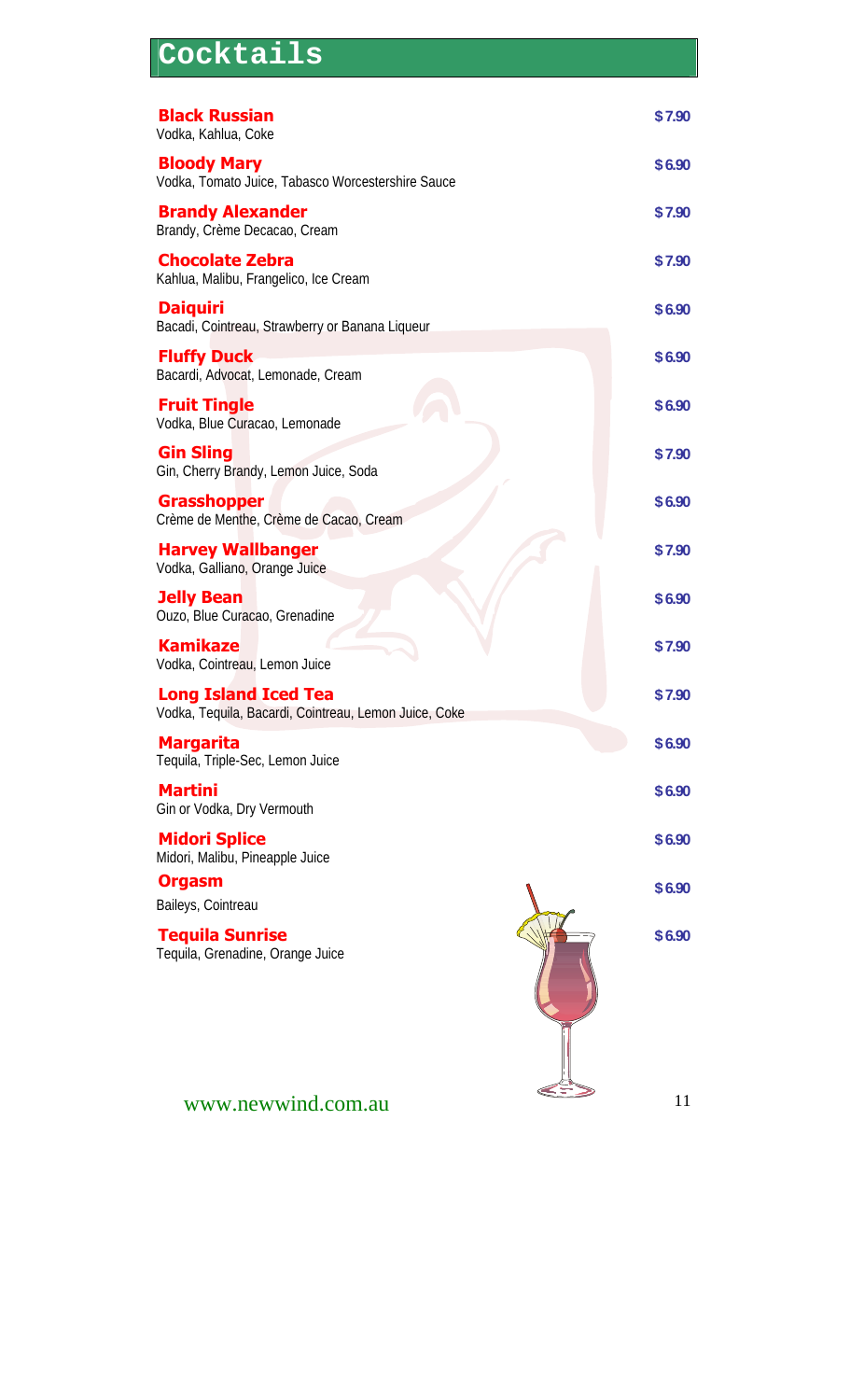### **Desserts**

| <b>Fried Ice Cream</b>                   | \$4.50 |
|------------------------------------------|--------|
| <b>Banana Fritter &amp; Ice Cream</b>    | \$4.50 |
| <b>Pineapple Fritter &amp; Ice Cream</b> | \$4.50 |
| <b>Lychee with Ice Cream</b>             | \$4.50 |
| <b>Longan with Ice Cream</b>             | \$4.50 |
| <b>Fruit Salad &amp; Ice Cream</b>       | \$4.50 |
| <b>Plain Ice Cream</b>                   | \$4.00 |
| <b>Banana Cake</b>                       | \$5.00 |



**Drinks** 

| <b>Spring Water</b>                           | \$2.50 |
|-----------------------------------------------|--------|
| <b>Mineral Water</b>                          | \$3.00 |
| <b>Bitter Lemon</b>                           | \$3.00 |
| <b>Lemon, Lime &amp; Bitters</b>              | \$3.00 |
| <b>Iced lemon Tea (home made)</b>             | \$3.00 |
| <b>Coke, Diet Coke, Lemonade, Fanta, Solo</b> | \$2.50 |
| <b>Orange, Pineapple, Apple Juice</b>         | \$3.00 |
| <b>Soda &amp; Lemon Twist</b>                 | \$3.00 |
| <b>Soda, Condensed Milk &amp; Egg</b>         | \$3.50 |
| Soya Bean Milk                                | \$3.00 |
| <b>Longan Drink/ Lychee Drink</b>             | \$3.00 |
| <b>Coconut Juice</b>                          | \$3.00 |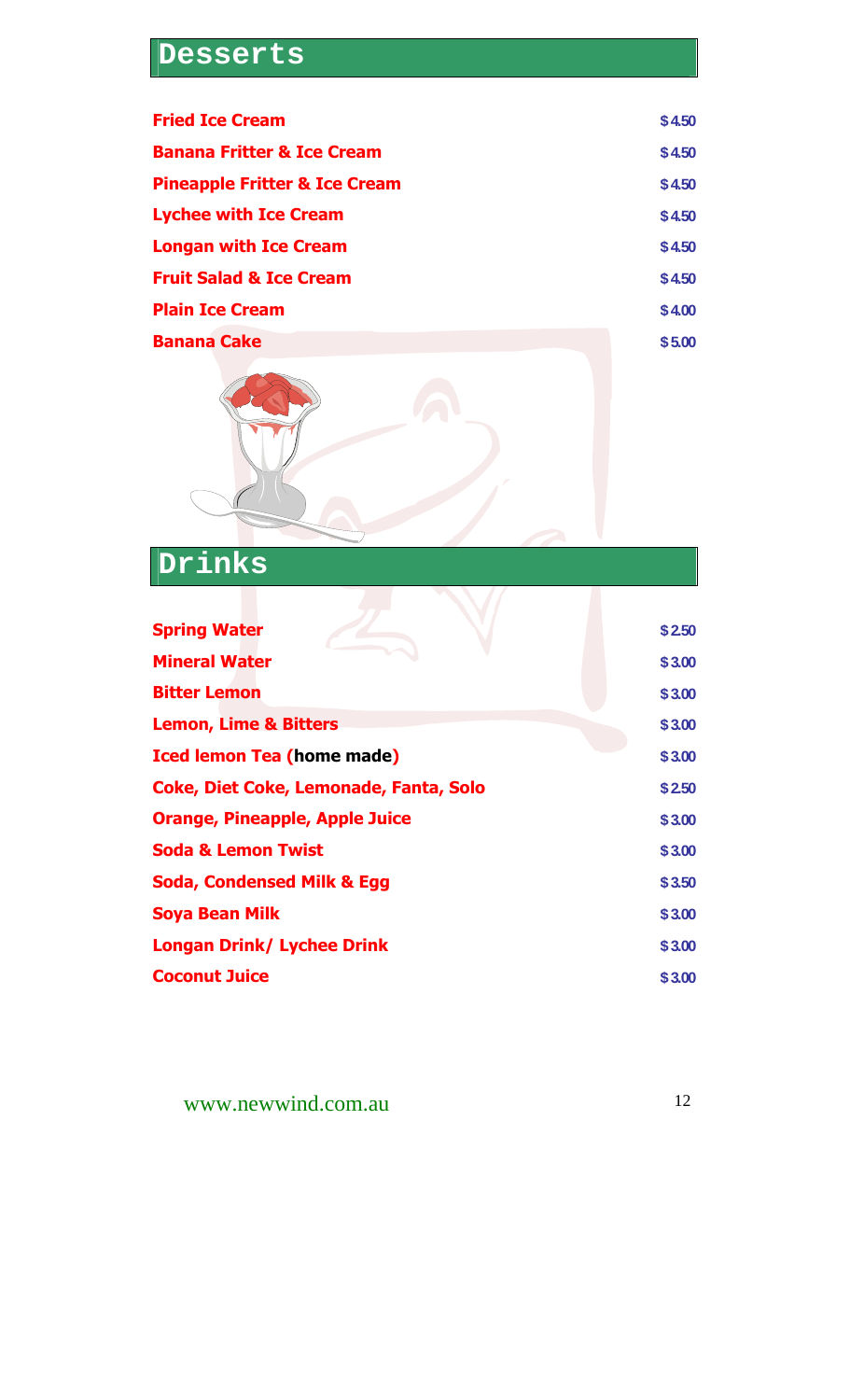# **Coffee & Chocolate**

|                       | <b>Saigon Iced White Coffee</b> | \$3.00 |
|-----------------------|---------------------------------|--------|
| <b>Iced Coffee</b>    |                                 | \$3.00 |
| <b>Iced Chocolate</b> |                                 | \$3.00 |
| <b>Hot Chocolate</b>  |                                 | \$2.70 |
| <b>Saigon Latte</b>   |                                 | \$2.70 |
| <b>Café Latte</b>     |                                 | \$2.70 |
| <b>Cappuccino</b>     |                                 | \$2.70 |
| <b>Espresso</b>       |                                 | \$2.70 |
|                       |                                 |        |

### **Tea**

| \$2.00                       |
|------------------------------|
| \$2.00                       |
| \$2.00                       |
| \$2.00                       |
| $(\text{per person})$ \$1.00 |